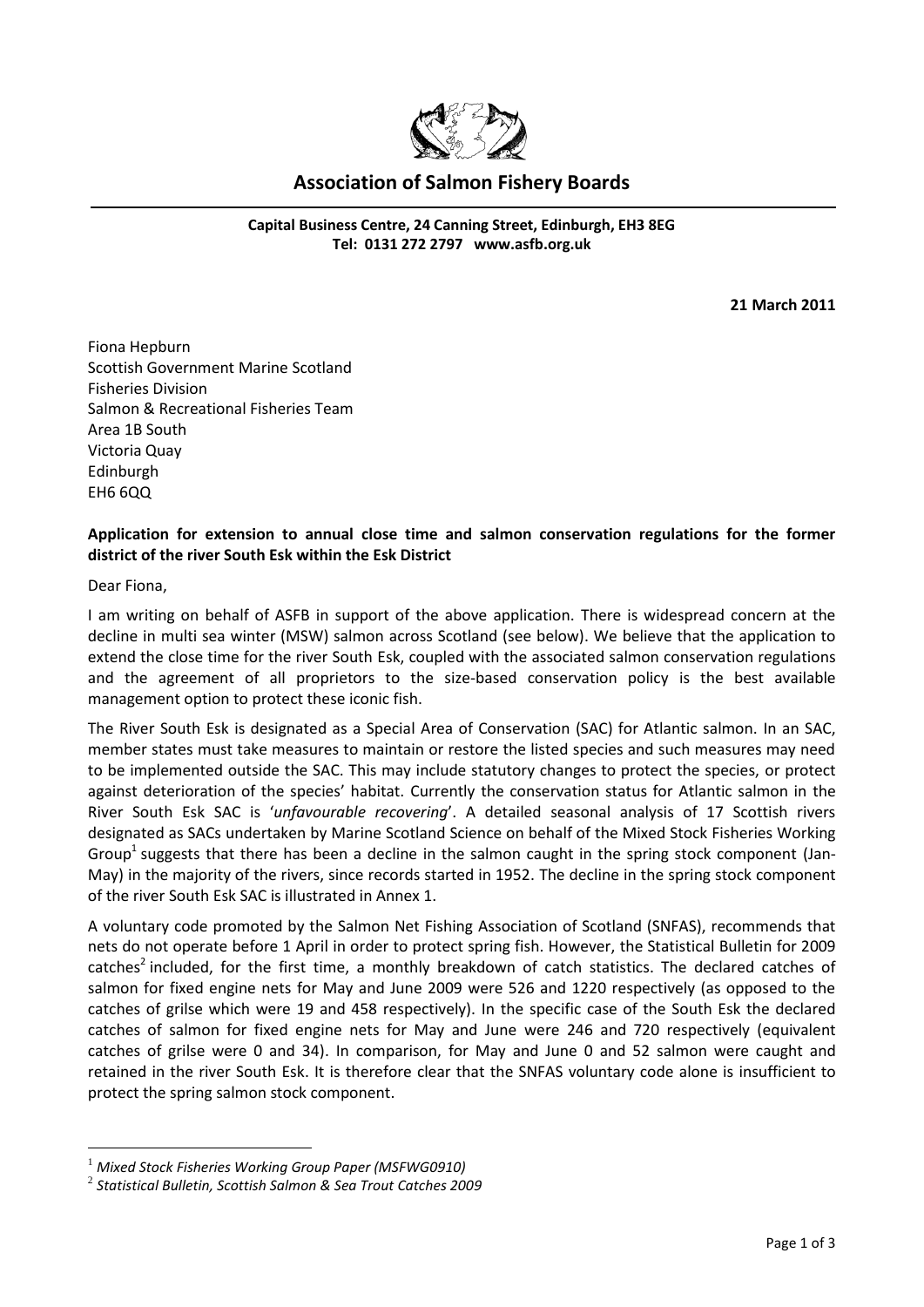In the absence of a robust determination of Conservation Limits we support the use of the Stock Assessment Tool, described in the Scottish Focus Area Report to NASCO and recommended by the Mixed Stock Fisheries Working Group. The use of the Stock Assessment Tool for the South Esk indicates that management action to protect stocks should be considered for the period from February to June. ASFB endorse the need for management action to protect stocks from February to June inclusive.

In conclusion, in the light of the declines in MSW salmon we believe that the proposal set out by the Esk District Salmon Fishery Board, including the size-based conservation policy, represent the best available management option and we fully endorse this application.

Yours sincerely,

alan Wells

Dr Alan Wells, Policy and Planning Director, ASFB